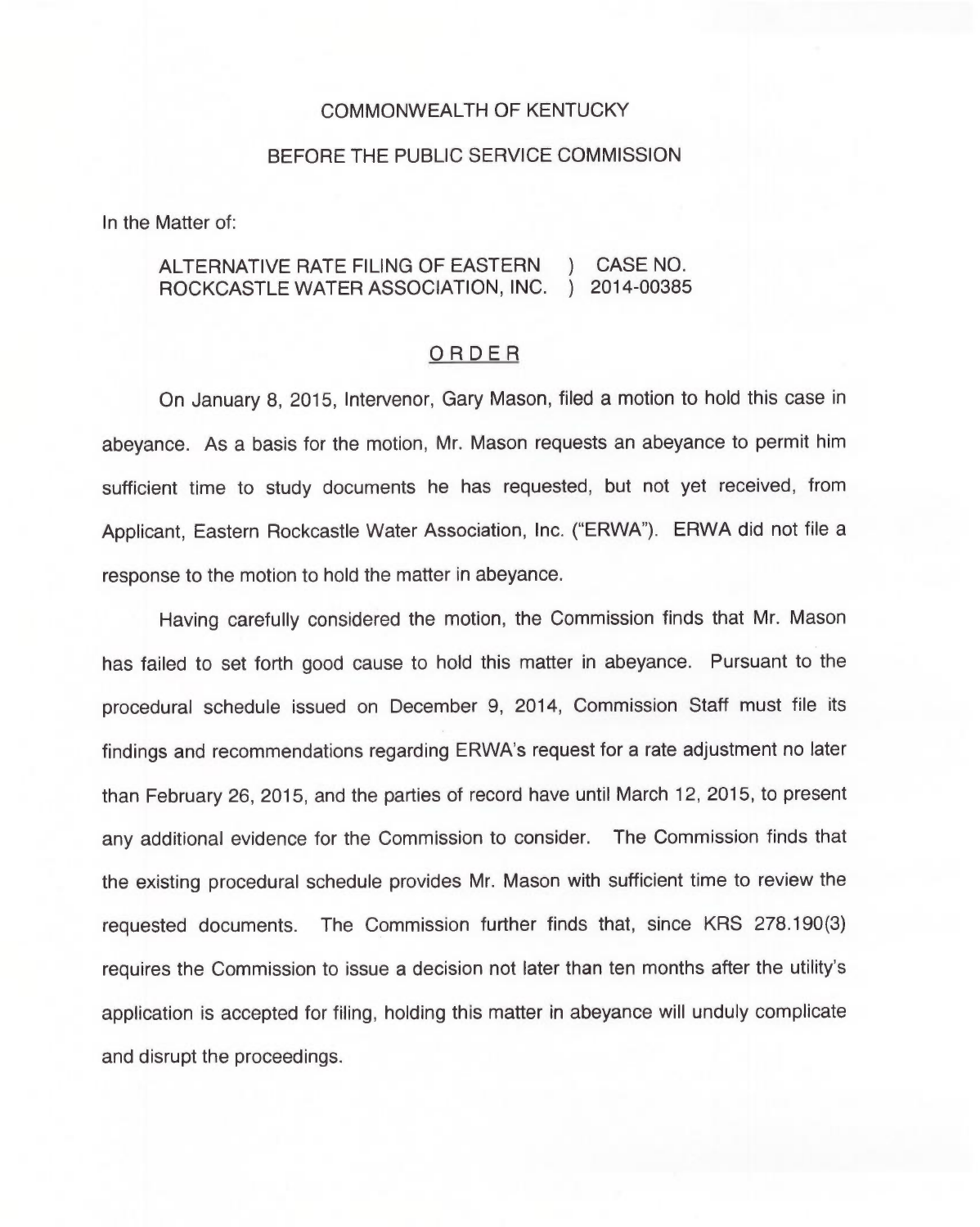Pursuant to 807 KAR 5:076, Section 10(1)(B), upon serving a request for information on an applicant, the party serving the request shall also file the request with the Commission. Mr. Mason has not filed with the Commission a copy of the request for information he served upon ERWA. The Commission reminds Mr. Mason that, in addition to serving documents upon all parties to this case, he must also file with the Commission copies of all documents he serves upon any party to this case.

IT IS HEREBY ORDERED that:

 $1.$ Mr. Mason's motion to hold this matter in abeyance is denied.

2. Should a party of record serve documents of any kind upon another party of record, the party of record shall also file a copy of said documents with the Commission.



ATTE\$ Executive Director